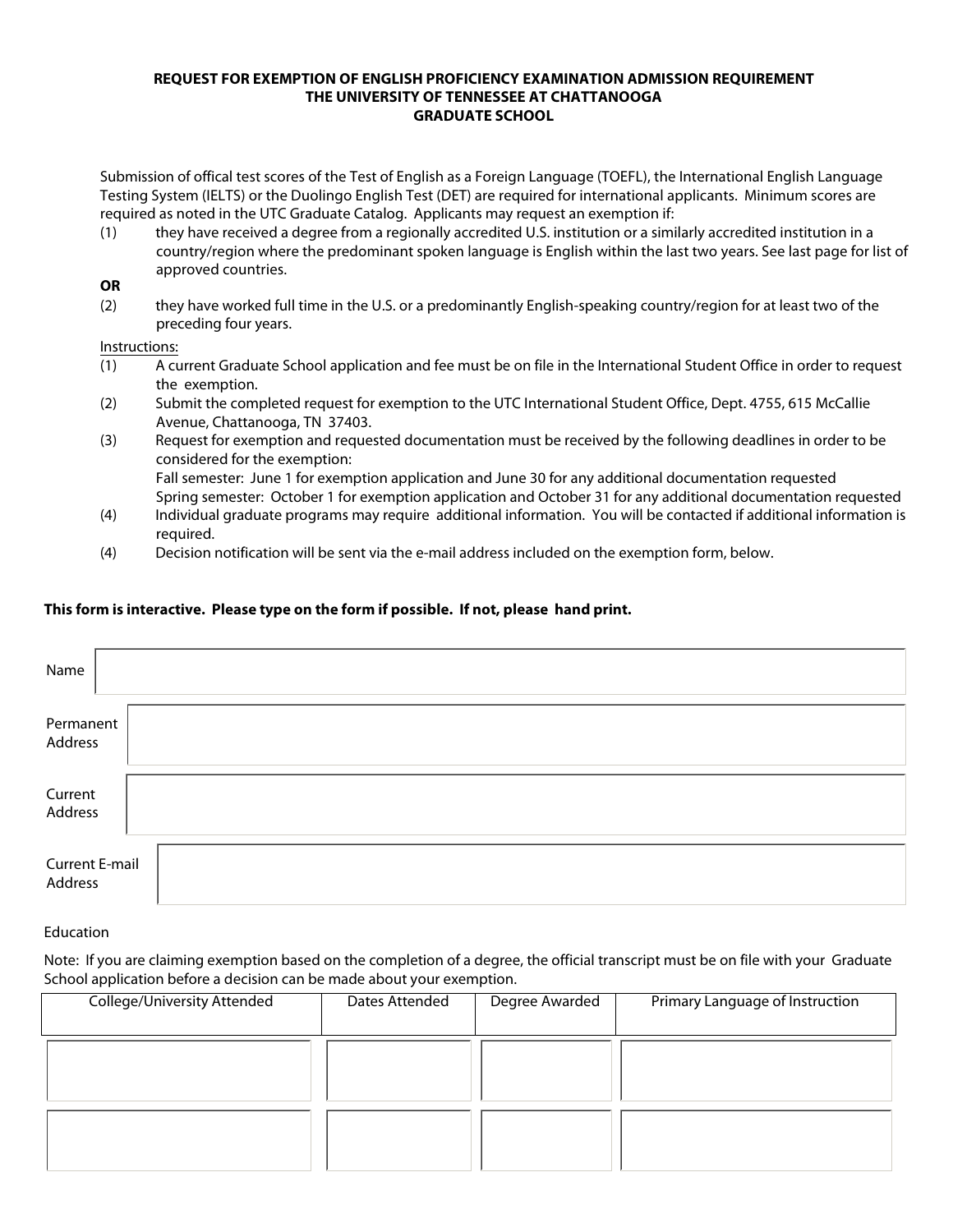| <b>Work Experience</b>                                                                                 |  | Name                                                                  |                                  |     | p. 2 |  |  |  |
|--------------------------------------------------------------------------------------------------------|--|-----------------------------------------------------------------------|----------------------------------|-----|------|--|--|--|
| Company or Organization<br>Name                                                                        |  |                                                                       |                                  |     |      |  |  |  |
| Company Address (including<br>country name)                                                            |  |                                                                       |                                  |     |      |  |  |  |
| Dates of<br>Employment                                                                                 |  | Position<br>Description                                               |                                  |     |      |  |  |  |
| Employer<br>Contact E-mail                                                                             |  |                                                                       | Employer<br><b>Contact Phone</b> |     |      |  |  |  |
|                                                                                                        |  | Was English the primary language of written and verbal communication? |                                  | Yes | No   |  |  |  |
| Company or Organization<br>Name                                                                        |  |                                                                       |                                  |     |      |  |  |  |
| Company Address (including<br>country name)                                                            |  |                                                                       |                                  |     |      |  |  |  |
| Dates of<br>Employment                                                                                 |  | Position<br>Description                                               |                                  |     |      |  |  |  |
| Employer<br><b>Contact E-mail</b>                                                                      |  |                                                                       | Employer<br><b>Contact Phone</b> |     |      |  |  |  |
| Was English the primary language of written and verbal communication?<br>No<br>Yes                     |  |                                                                       |                                  |     |      |  |  |  |
| Have you applied to UTC?                                                                               |  | Yes                                                                   | $\operatorname{\mathsf{No}}$     |     |      |  |  |  |
| Date application submitted:<br>Academic Program                                                        |  |                                                                       |                                  |     |      |  |  |  |
| Describe in the<br>box to the right<br>why you feel you<br>should be<br>approved for<br>this exemption |  |                                                                       |                                  |     |      |  |  |  |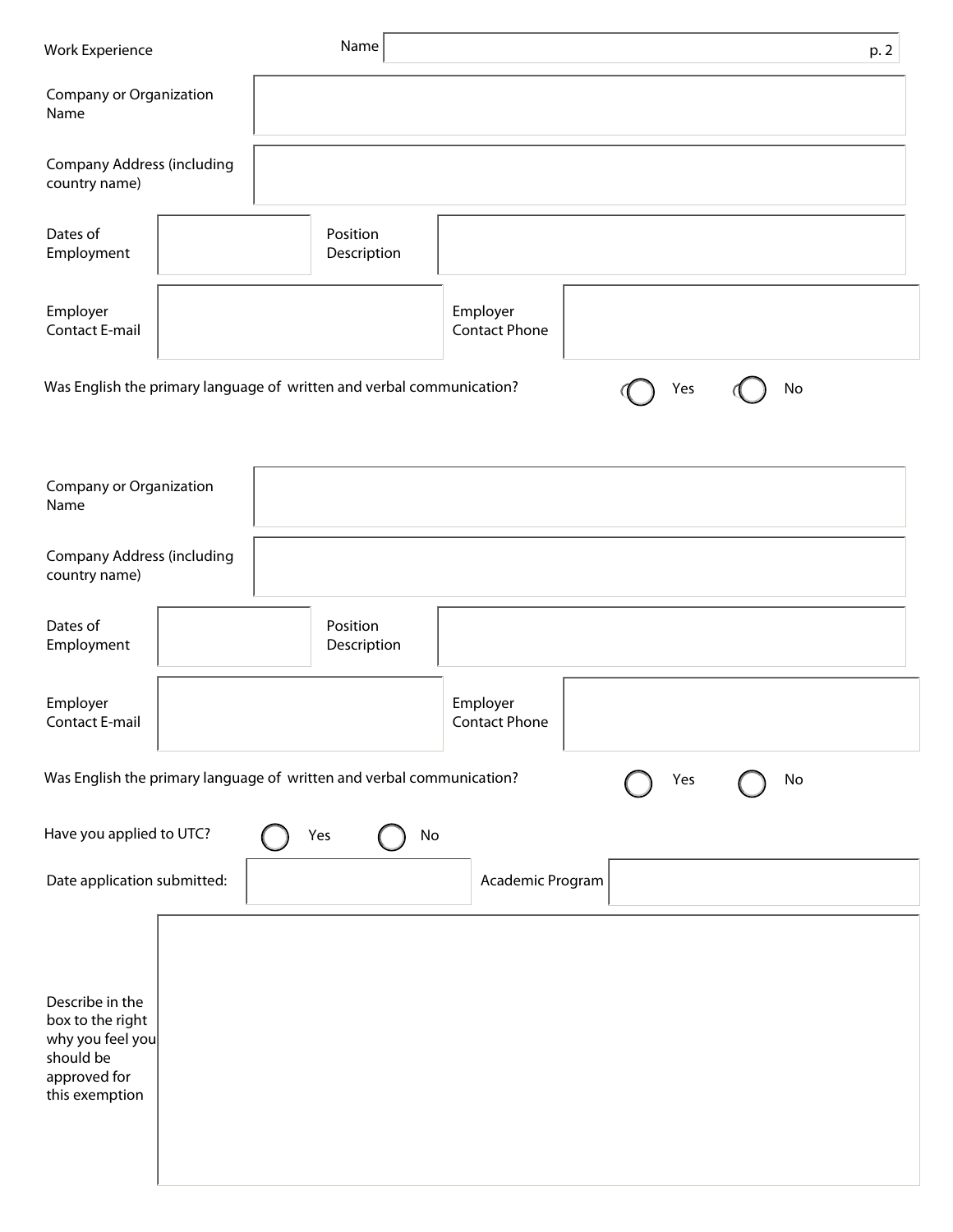| Name                                                                                                |      | p. 3 |  |  |  |  |  |  |
|-----------------------------------------------------------------------------------------------------|------|------|--|--|--|--|--|--|
| I attest that the information provided in this request is correct.                                  |      |      |  |  |  |  |  |  |
| Signature                                                                                           | Date |      |  |  |  |  |  |  |
|                                                                                                     |      |      |  |  |  |  |  |  |
| <b>For Office Use Only:</b>                                                                         |      |      |  |  |  |  |  |  |
| Receipt of Application and<br>fee verification (ISO)                                                |      |      |  |  |  |  |  |  |
| Receipt of transcript<br>verification (ISO)                                                         |      |      |  |  |  |  |  |  |
| Program Recommendation:                                                                             |      |      |  |  |  |  |  |  |
| Approve waiver of English proficiency requirement                                                   |      |      |  |  |  |  |  |  |
| Deny waiver of English proficiency requirement                                                      |      |      |  |  |  |  |  |  |
| Program<br>Coordinator                                                                              | Date |      |  |  |  |  |  |  |
| Approve waiver of English proficiency requirement<br>Deny waiver of English proficiency requirement |      |      |  |  |  |  |  |  |
| Dean of the<br>Graduate School                                                                      | Date |      |  |  |  |  |  |  |